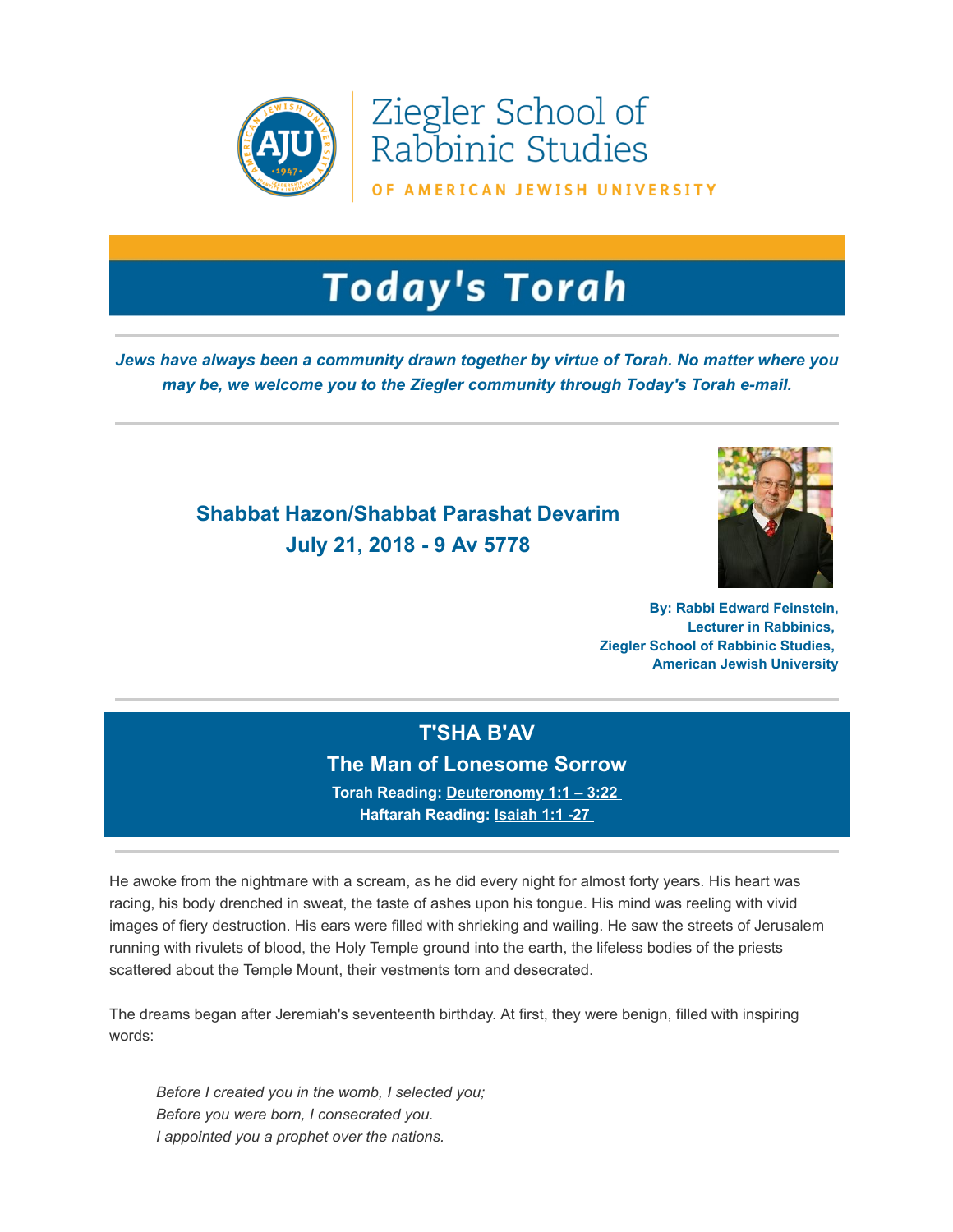*I replied, Ah, Lord God! I don't know how to speak, I am still a boy.* 

*And the Lord said to me: Do not say, "I am still a boy," But go where I send you, and speak whatever I command you.* 

*See, I appoint you this day Over nations and kingdoms: To uproot and to pull down, To destroy and to overthrow, To build and to plant. (Jeremiah 1:5-10)* 

But the nightmares arrived soon thereafter. As a child, he had been taught that the land of Israel sensed and responded to the behavior of its inhabitants. "You shall not defile the land in which you live, in which I Myself abide, for I the Lord abide among the Israelite people." (Numbers 34:34)  Suddenly, he could viscerally feel the land's revulsion of its immoral populace. Their idolatry and moral obliviousness, their indifference to the covenant, but most of all, their arrogant sense of exceptionalism left him nauseous.

*I brought you to this country of fertile land To enjoy its fruit and its bounty; But you came and defiled My land, You made My possession abhorrent. (Jeremiah 2:7)* 

When he shared his nightly visions with his family, they laughed at him… "Crazy teenager!" His family were priests. They reveled in Jerusalem's glories, the holy city, God's dwelling on earth!" But he saw what no one else cared to see -- the banal cruelty that festered behind the sanctimonious facade. Every urban society tolerates a certain amount of mundane evil. The homeless, the hungry, the abandoned, the desperate – they live just behind the shiny, gleaming monuments, just beyond the view of the prosperous and powerful. Most of us learn to treat all this as normal; we look the other way and don't see. But not him. Not the prophet. Prophecy begins in the eyes -- in the compulsion to stare into the harsh reality that polite society would rather ignore. To see the shadow -- all that no one wishes to acknowledge.

Every night, Jeremiah was assaulted by the horrid visions. He felt the pain of every hungry child, the humiliation of every abused woman, the anguish of every neglected soul.  The daily diet of deceit, betrayal and corruption overwhelmed him. He knew the reckoning was coming. He perceived the precursors of catastrophe in all the commonplace practices of business, politics, and religion, especially religion. As the nightmares grew acute and with no other outlet, he went to the steps of the Holy Temple to proclaim his warning.

*Will you steal and murder and commit adultery and swear falsely and sacrifice to Baal and follow other god who you have not experienced and then come and stand before Me in this House which bears My name and*  say, 'We are safe!" Safe to do all these abhorrent things?! (Jeremiah 7:9-12)

The more bizarre his behavior, the more he became an anathema to his family, community and the state. Shamed and castigated, he was incarcerated, if not as a dangerous criminal, then as a lunatic and a social nuisance. His lonely sadness soon descended into despair.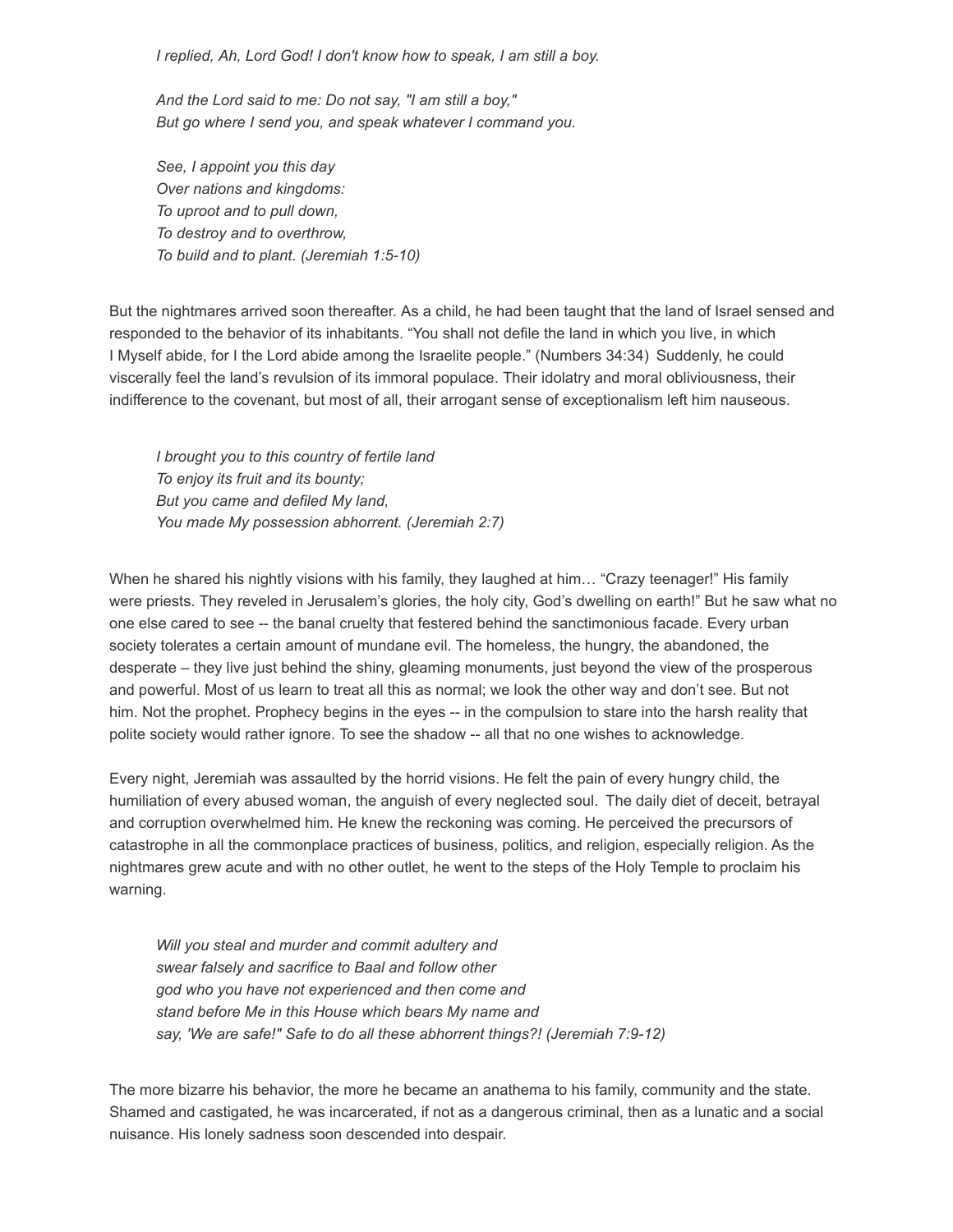*Woe is me, my mother, that you ever bore me, A man of conflict and strife with all the land! I have not lent, and I have not borrowed; Yet, everyone curses me! (Jeremiah 15:10) Why did I ever issue from the womb, To see misery and woe, To spend all my days in shame! (Jeremiah 20:18)* 

Sitting in the prison, he knew that he had failed. Jerusalem was destined for destruction and nothing could save her.

*The carcasses of this people shall be food for the birds of the sky and the beasts of the earth, with none to frighten them off. And I will silence in the towns of Judah and the streets of Jerusalem the sound of joy and gladness, the song of the bridegroom and the bride. For the whole land shall fall to ruin.  (Jeremiah 7:34)* 

One night, Jeremiah awoke from the nightmare with a fearsome scream. But he knew that this day's end would be different. The onslaught had begun. The Babylonian armies arrived to destroy the city. As he had seen thousands of times in his dreams, the walls crumbled, the city filled with terrified screams, the Holy Temple burned.

Then, for the first time in forty years, Jeremiah slept soundly. The horrible night visions were gone; replaced by a new vision -- of new beginning, of rebirth, of renewal. Divine love replaced divine revulsion. The prophet of national doom turned into a champion of spiritual resilience. With the same passion and might he had once hurled words of despair he now pleaded with his people to hold fast to hope.  Hope became his watchword.

*I will build you firmly again, Oh maiden Israel! Again you shall take up your timbrels And go forth to the rhythm of the dancers. For the day is coming when the watchmen Shall proclaim on the heights of Ephraim: Come, let us go up to Zion, To the Lord our God! Thus says the Lord: Restrain your voice from weeping Your eyes from shedding tears; There is hope for your future -- declares the Lord" Your children shall return to their country. (Jeremiah 31:4-6, 16-17)* 

The Haftorah this week and next bring us the words of the prophet Jeremiah. T'sha B'Av begins at sundown Saturday night. May Jeremiah's message of hope lift us from sadness to joy.